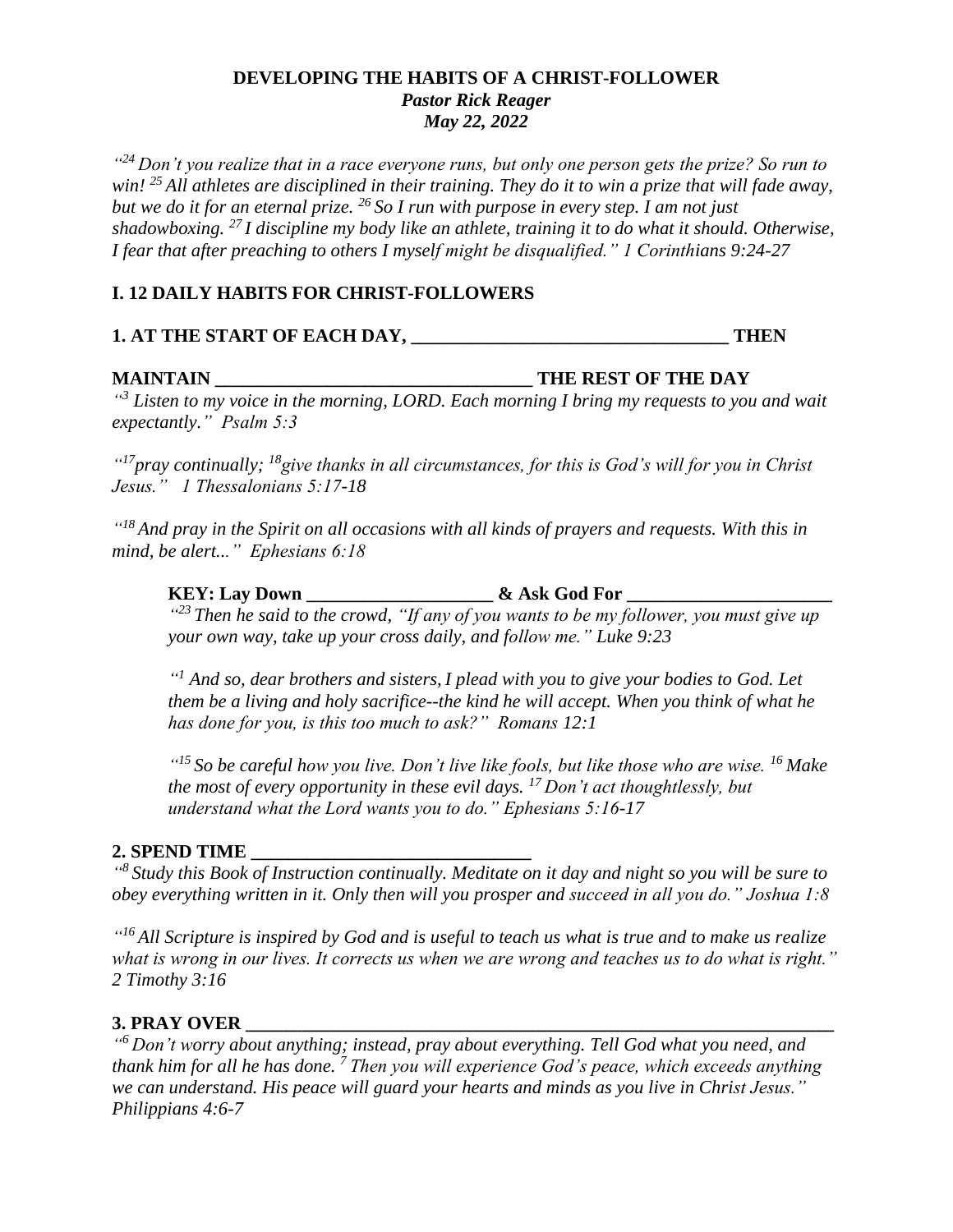*" 1 I urge you, first of all, to pray for all people. Ask God to help them; intercede on their behalf, and give thanks for them." 1 Timothy 2:1*

# **4. GIVE GOD \_\_\_\_\_\_\_\_\_\_\_\_\_\_\_\_\_\_\_\_\_\_\_\_\_\_\_\_\_\_\_\_\_\_\_\_\_\_\_\_\_\_\_\_\_\_\_\_\_\_\_\_\_\_**

*" <sup>1</sup> Let the godly sing with joy to the LORD, for it is fitting to praise him." Psalm 33:1*

*" 1 I will praise the LORD at all times. I will constantly speak his praises. <sup>2</sup> I will boast only in the LORD; let all who are discouraged take heart." Psalm 31:1-2*

*" <sup>2</sup> Let us come before him with thanksgiving. Let us sing him psalms of praise. <sup>3</sup> For the LORD is a great God." Psalm 95:2-3*

# **5. LOOK FOR SOMEONE WITH A NEED**

<sup>445</sup> For even the Son of Man came not to be served but to serve others and to give his life as a *ransom for many." Mark 10:45*

*" <sup>28</sup> If you can help your neighbor now, don't say, Come back tomorrow, and then I'll help you." Proverbs 3:28*

*" <sup>12</sup> After washing their feet, he put on his robe again and sat down and asked, "Do you understand what I was doing? <sup>13</sup> You call me 'Teacher' and 'Lord,' and you are right, because that's what I am. <sup>14</sup> And since I, your Lord and Teacher, have washed your feet, you ought to wash each other's feet. <sup>15</sup> I have given you an example to follow. Do as I have done to you." John 13:12-15*

# **6. \_\_\_\_\_\_\_\_\_\_\_\_\_\_\_\_\_\_\_\_\_\_\_\_\_\_\_\_\_\_\_\_\_\_ AT LEAST ONE SPIRITUAL FAMILY**

# **MEMBER**

*" <sup>24</sup> Let us think of ways to encourage one another to acts of love and good works. <sup>25</sup> And let us not neglect our meeting together, as some people do, but encourage one another, especially now that the day of his return is drawing near." Hebrews 10:24-25*

<sup>442</sup> All the believers devoted themselves to the apostles' teaching, and to fellowship, and to *sharing in meals (including the Lord's Supper), and to prayer. <sup>43</sup> A deep sense of awe came over them all, and the apostles performed many miraculous signs and wonders. <sup>44</sup> And all the believers met together in one place and shared everything they had. <sup>45</sup> They sold their property and possessions and shared the money with those in need. <sup>46</sup> They worshiped together at the Temple each day, met in homes for the Lord's Supper, and shared their meals with great joy and generosity— <sup>47</sup> all the while praising God and enjoying the goodwill of all the people. And each day the Lord added to their fellowship those who were being saved." Acts 2:42-47*

# **7. USE AT LEAST ONE OF \_\_\_\_\_\_\_\_\_\_\_\_\_\_\_\_\_\_\_\_\_\_\_\_\_\_\_\_\_\_\_\_\_**

*" <sup>7</sup> A spiritual gift is given to each of us so we can help each other." 1 Corinthians 12:7*

*" <sup>10</sup> God has given each of you a gift from his great variety of spiritual gifts. Use them well to serve one another." 1 Peter 4:10*

*" 6 In his grace, God has given us different gifts for doing certain things well. So if God has given you the ability to prophesy, speak out with as much faith as God has given you. <sup>7</sup> If your gift is serving others, serve them well. If you are a teacher, teach well. <sup>8</sup> If your gift is to encourage others, be encouraging. If it is giving, give generously. If God has given you leadership ability,*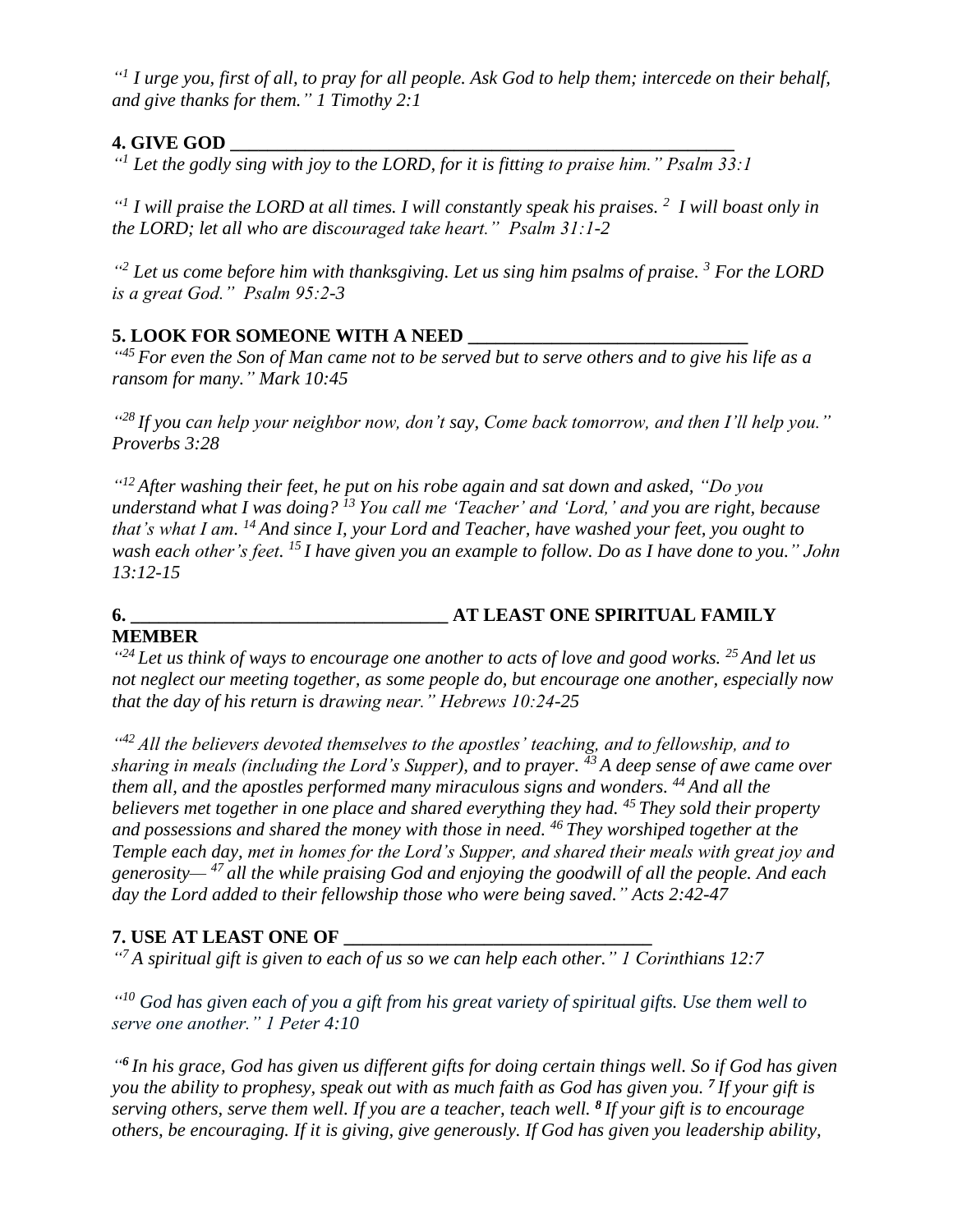*take the responsibility seriously. And if you have a gift for showing kindness to others, do it gladly." Romans 12:6-8*

#### **8. PRAY OVER & \_\_\_\_\_\_\_\_\_\_\_\_\_\_\_\_\_\_\_\_\_\_\_\_\_ TO MY \_\_\_\_\_\_\_\_\_\_\_\_\_\_\_\_\_\_\_\_\_\_\_\_\_\_\_** *" <sup>19</sup> Therefore, go and make disciples of all the nations, baptizing them in the name of the Father and the Son and the Holy Spirit. <sup>20</sup> Teach these new disciples to obey all the commands I have given you. And be sure of this: I am with you always, even to the end of the age." Matthew 28:19-20*

*" 1 I urge you, first of all, to pray for all people. Ask God to help them; intercede on their behalf, and give thanks for them. <sup>2</sup> Pray this way for kings and all who are in authority so that we can live peaceful and quiet lives marked by godliness and dignity. <sup>3</sup> This is good and pleases God our Savior, <sup>4</sup> who wants everyone to be saved and to understand the truth. " 1 Timothy 2:1-4*

# **9. HAVE ONE \_\_\_\_\_\_\_\_\_\_\_\_\_\_\_\_\_\_\_\_\_\_\_\_\_\_\_ WITH SOMEONE WHO IS \_\_\_\_\_\_\_\_\_\_\_\_**

**\_\_\_\_\_\_\_\_\_\_\_\_\_\_\_\_\_\_\_\_\_\_\_\_\_\_\_\_\_\_\_\_\_** *" <sup>13</sup> For "Everyone who calls on the name of the LORD will be saved." <sup>14</sup> But how can they call on him to save them unless they believe in him? And how can they believe in him if they have never heard about him? And how can they hear about him unless someone tells them? <sup>15</sup> And how will anyone go and tell them without being sent? That is why the Scriptures say, "How beautiful are the feet of messengers who bring good news!" Romans 10:13-15*

**KEY: Always be Ready To \_\_\_\_\_\_\_\_\_\_\_\_\_\_\_\_\_\_\_\_\_\_\_\_\_\_\_\_\_\_\_\_\_**

**10. POUR INTO \_\_\_\_\_\_\_\_\_\_\_\_\_\_\_\_\_\_\_\_\_\_\_\_\_\_\_\_\_\_\_\_\_\_\_** *Example of Jesus*

*" <sup>19</sup> Therefore, go and make disciples… <sup>20</sup> Teach these new disciples to obey all the commands I have given you…" Matthew 28:19-20*

*" <sup>15</sup> After breakfast Jesus asked Simon Peter, "Simon son of John, do you love me more than these?" "Yes, Lord," Peter replied, "you know I love you." "Then feed my lambs," Jesus told him. <sup>16</sup> Jesus repeated the question: "Simon son of John, do you love me?" "Yes, Lord," Peter said, "you know I love you." "Then take care of my sheep," Jesus said. <sup>17</sup> A third time he asked him, "Simon son of John, do you love me?" Peter was hurt that Jesus asked the question a third time. He said, "Lord, you know everything. You know that I love you." Jesus said, "Then feed my sheep." John 21:15-17*

**11. \_\_\_\_\_\_\_\_\_\_\_\_\_\_\_\_ ANY & ALL \_\_\_\_\_\_\_\_ (SINS OF OMISSION OR COMMISSION)** *" <sup>19</sup> Now repent of your sins and turn to God, so that your sins may be wiped away." Acts 3:19*

# **12. \_\_\_\_\_\_\_\_\_\_\_\_\_\_\_\_\_\_\_\_\_ WHO SINNED AGAINST ME OR OTHERWISE HURT ME**

**& \_\_\_\_\_\_\_\_\_\_\_\_\_\_\_\_\_\_\_\_\_\_\_\_\_\_ FROM ANYONE I MIGHT HAVE HURT** *" <sup>14</sup> If you forgive those who sin against you, your heavenly Father will forgive you. <sup>15</sup> But if you refuse to forgive others, your Father will not forgive your sins." Matthew 6:14-15*

*" <sup>23</sup> "So if you are presenting a sacrifice at the altar in the Temple and you suddenly remember that someone has something against you, <sup>24</sup> leave your sacrifice there at the altar. Go and be reconciled to that person. Then come and offer your sacrifice to God." Matthew 5:23-24*